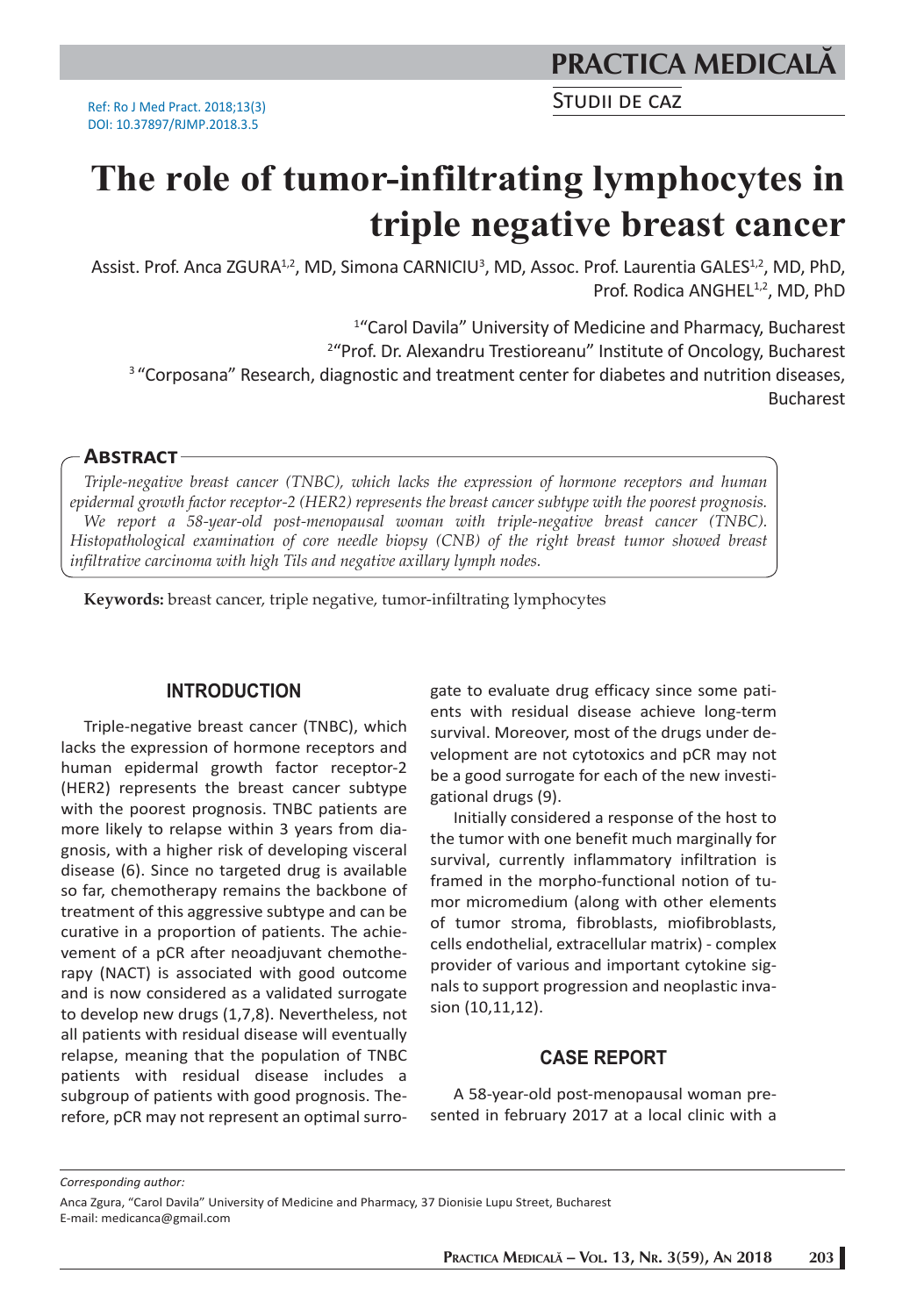right mass that had appeared three weeks previous. Physical examination showed a right breast mass at the C area and fixed without axillary lymph nodes. Laboratory results showed a normal range for the tumor markers. Mammography showed at the junction of the upper dials, non-homogeneous opacity with an irregular contour with a diameter of 2 cm, indicating BI-RAD category 5. Ultrasonography confirmed an irregular mass in the right breast. CT scan: No definitive finding of distant metastases. Histopathological examination of core needle biopsy (CNB) of the right breast tumor showed breast infiltrative carcinoma with high Tils. Immunohistochemical examination and fluorescence in situ hybridization of the tumor cells showed negative results for estrogen receptor, progesterone receptor and HER2, indicating that her breast tumor was a triple negative breast cancer (TNBC) subtype. The nuclear grade 3 was recognized and the Ki67 index was 60%. With these findings, she was diagnosed as having right triple negative breast cancer.

Neo adjuvant chemotherapy (NAC) was initiated to reduce the tumor burden and to allow for complete resection and local control. Tri-weekly FEC were initiated. After 4 courses of chemotherapy she performed core needle biopsy from right axillary lymph nodes (lymph nodes with reactive aspect). Post surgery, patient received chemotherapy with, cycled every 21 days for 6 cycles), with filgrastim support.

The patient has continued her follow-up with physical examinations and imaging scans. A IRM scan of the abdomen and pelvis (september 2018)were all negative for any evidence of disease.

In may 2018 patient made a CT plan to initiate radiotherapy. She received radiation therapy for 6 weeks, including ipsilateral breast and regional nodes.

#### **DISCUSSIONS**

Several studies have emphasized the prognostic and predictive impact of TIL in breast cancer. Denkert et al. have described that high baseline TIL levels can predict pCR across all breast cancer subtypes. They suggested that the response to NACT depended on It-TIL and Str-TIL as continuous variables, and they defined a cutoff to be considered for further validation studies (It-TIL and/or Str-TIL >60% versus It-TIL and Str-TIL ≤60%) (10). More recently, TIL at baseline has been reported as a strong prognostic factor for TNBC patients treated with conventional adjuvant chemotherapy.



*FIGURE 1. CT plan for radiotherapy*